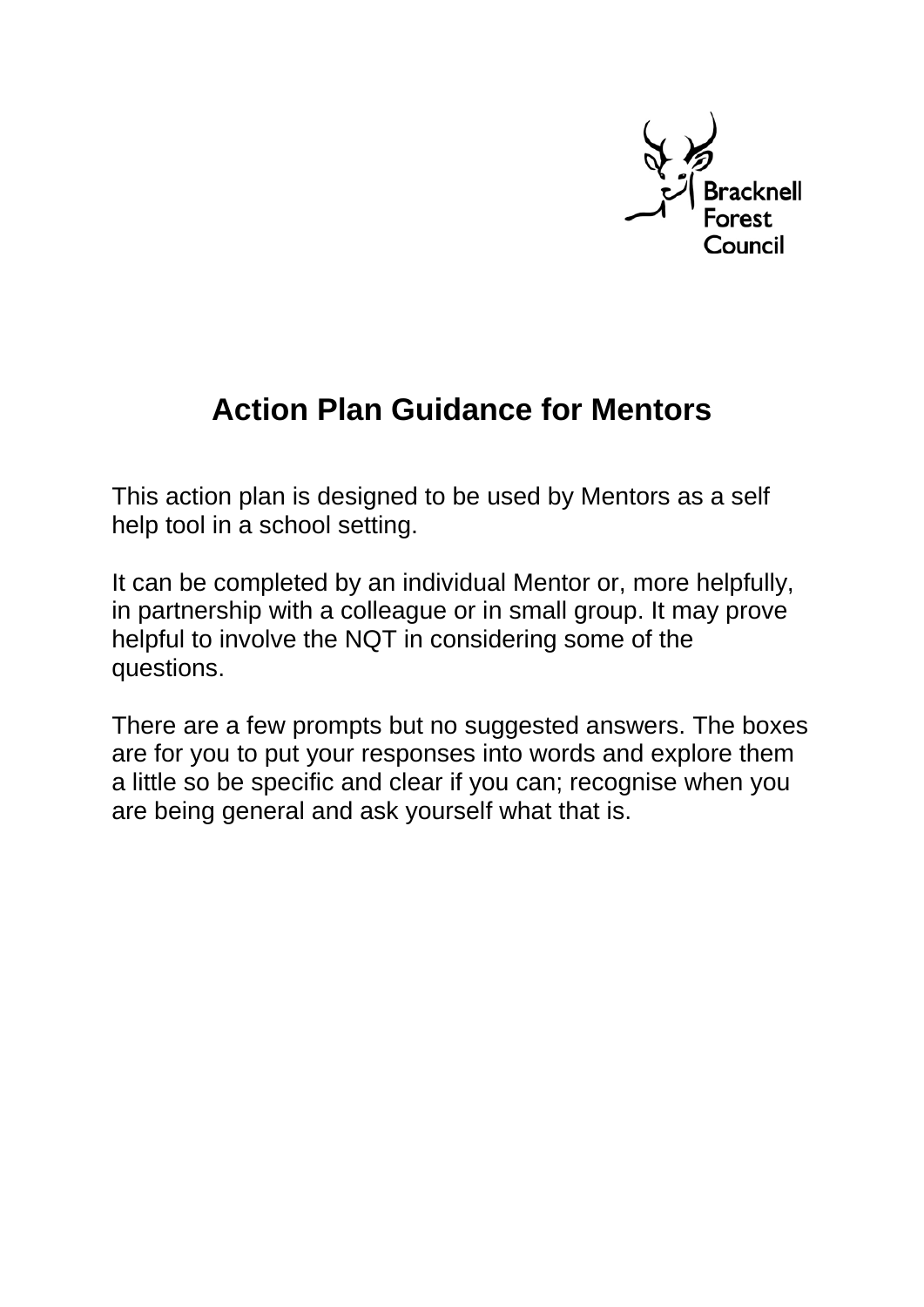Bracknell Forest Council



# Self Help

## **Identifying problems - Thinking about your NQT**

\_\_\_\_\_\_\_\_\_\_\_\_\_\_\_\_\_\_\_\_\_\_\_\_\_\_\_\_\_\_\_\_\_\_\_\_\_\_\_\_\_\_

1. Identify the standard(s) towards which progress is not being made

• What evidence has led to this decision?

2. Is there anything else that supports the conclusion that progress is not being made?

(Think about what other staff have seen, heard or spoken about)

3. How certain are you that this evidence is secure? If so, why? If not, why not? (Think carefully about the evidence your NQT may produce if you state that progress is below satisfactory).

4. Think about occasions when progress has been made or when the adverse signs have not been present? What did it look like?

5. Have you informed your NQT of your concerns? (If not, why not and what steps need to be taken?)

6. If your NQT is aware, does he/she agree with you? If not, why might this be?

7. Is Bracknell Forest aware of your concerns? (Please refer to the Handbook)

## **Clarifying expectations to your NQT**

8. Thinking about your NQT and the problems already identified, how do you describe the behaviour, action or characteristics you are looking for?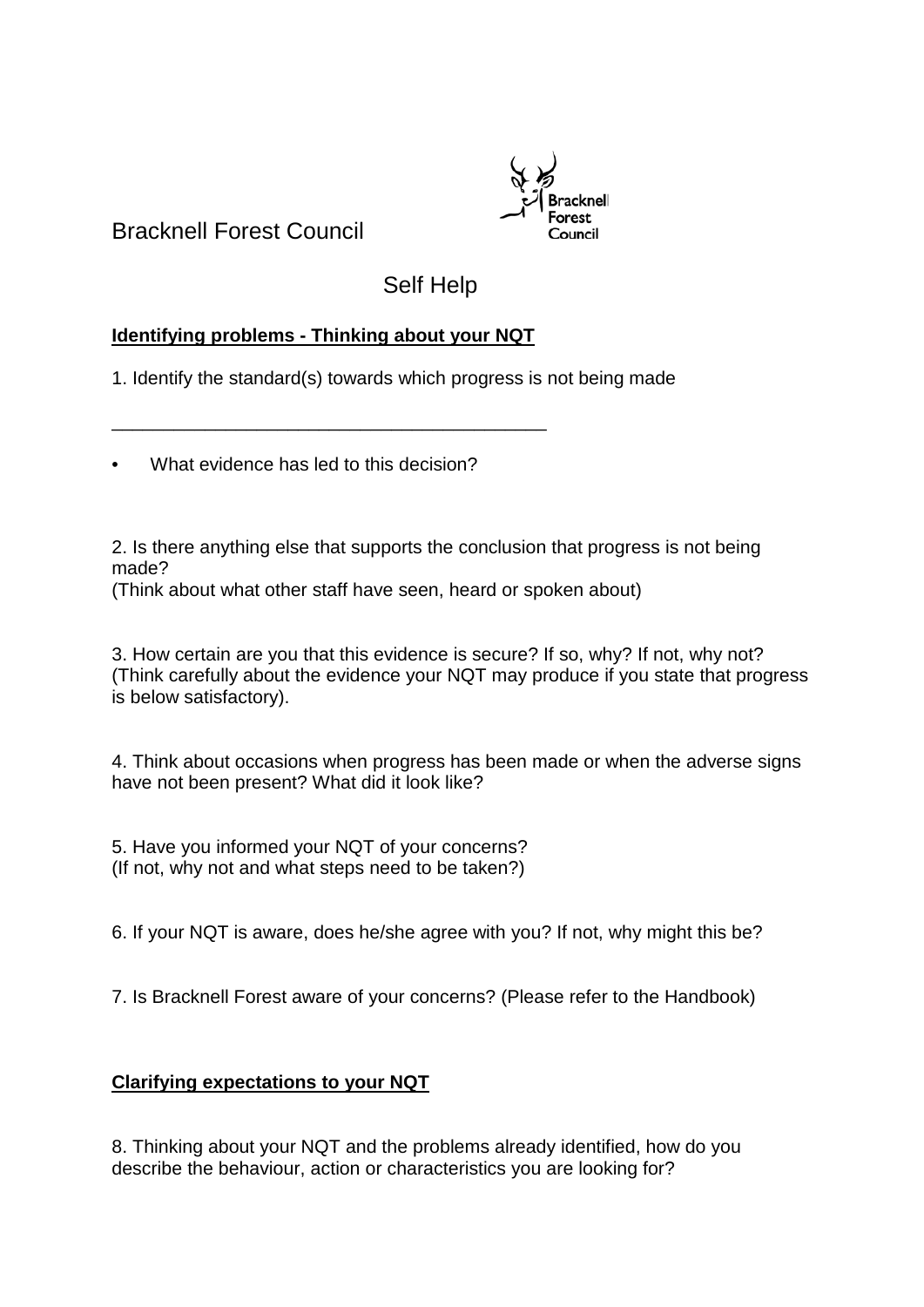9. Why are you looking these and what will the benefit to the NQT or others be?

10. Thinking about Standards, can you explain how the behaviour/ characteristics are linked?

11. What has the NQT got to do to produce this behaviour, action or characteristic? Have you spoken about this?

12. Can you break down what the NQT has to do into SMART objectives to share with him/her?

13. Have you given any practical advice to your NQT to allow progress to be made?

14. What support could you put into place that the NQT might want to meet these needs? (Have you asked him/her?)

#### **Additional monitoring and support**

Questions to consider:

• Would additional lesson observations be helpful in addressing the situation? (Could

you include other members of staff to join and support the team?)

- Have you considered what additional support your support colleagues require?
- If lesson observations do not work, what else could be of benefit? (1:1, training, team teach, additional mentor for this purpose)
- What regular Meetings with the NQT are currently taking place as part of existing support?

(who with? How often? Timetabled? Is that time protected?)

• Could any of the current arrangements be improved to make them more effective?